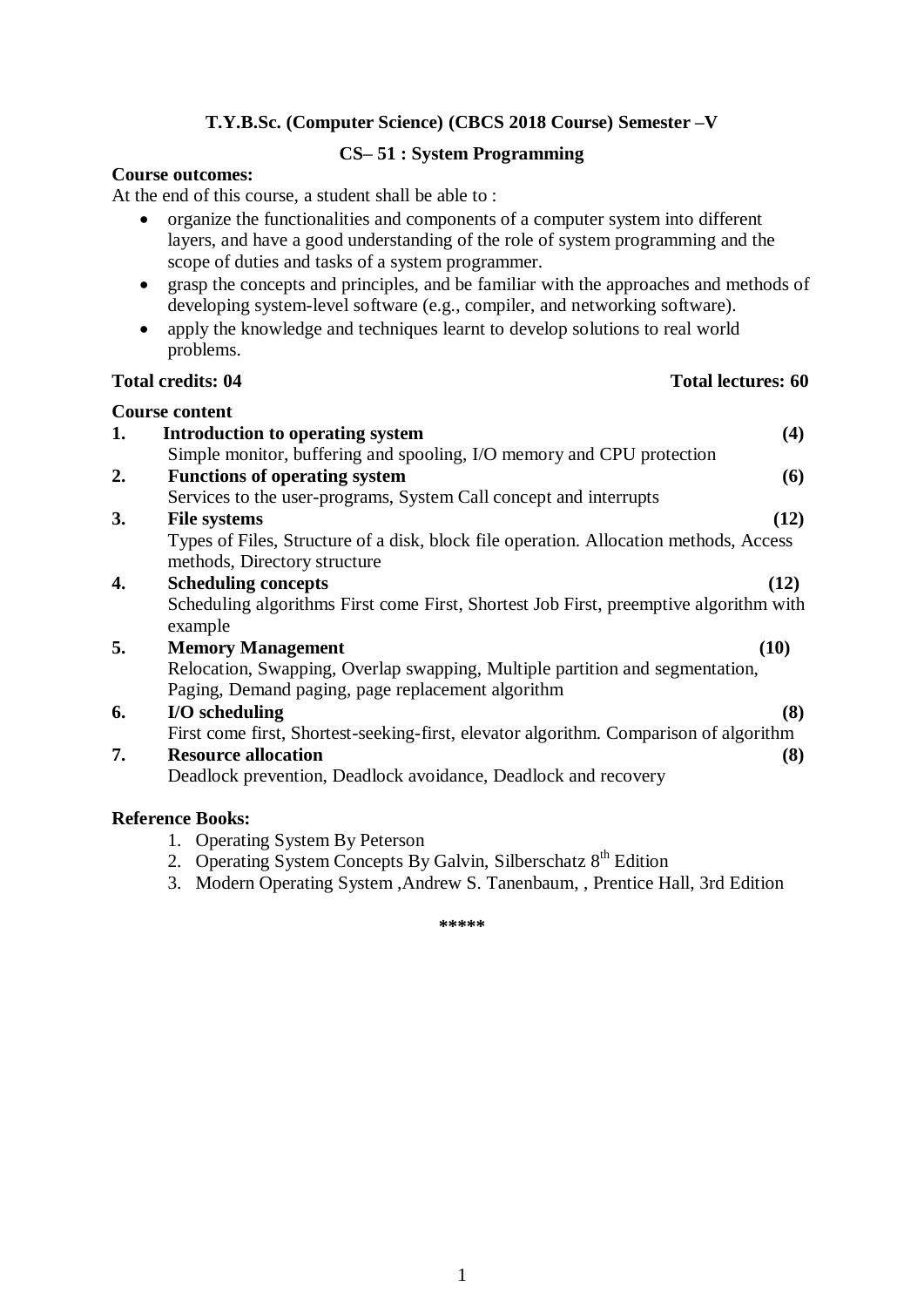# **T.Y.B.Sc. (Computer Science) (CBCS 2018 Course) Semester –V CS- 52: Internet Technologies**

### **Course outcomes:**

At the end of the course, a student shall be able to :

- to understand the terms related to the Internet and how the Internet is changing theworld.
- to understand how computers are connected to the Internet and demonstrate the ability to use the World WideWeb.
- demonstrate an understanding of and the ability to use electronic mail and other internet basedservices
- understand the design principles of Web pages and how they arecreated
- develop an ability to create basic Webpages with HTML.

# **Total credits: 04 Total lectures: 60**

### **Course content**

# **1**. **Internet concept (10)**

History & Need of Internet, Http & other protocols, Client/Server Concepts. Need for a common & Simple Language, Internet tools, Internet architecture and packet switching, Internet security,DNS Domain Name Representation

# **2. Introduction to HTML (10)**

Basic Tags, HTML Attributes, Basic Layout, HTML Tag Reference, Document Structure Tags,Formatting Tags, Text Level formatting, List Tags, Hyperlink tags, Image and Image maps, Frame Tags, Executable content tags

### **3 Style Sheets (10)**

Introduction to style sheets, Different approaches to style sheets, Linking to style information in s separate file, Using the <LINK>tag, embedded style information, Using <STYLE> tag, Inline style information.

### **4. Tables in HTML (10)**

Tables Introduction to HTML tables and their structure, The table tags, Alignment, Aligning Entire Table, Alignment within a row, Alignment within a cell, Attributes, Background color, Adding a Caption, Setting the width, Adding a border, Spacing within a cell, Spacing between the cells, spanning multiple rows or columns, Elements that can be placed in a table. **5. Forms: (8)**

Creating Forms, The <FORM> tag, Input fields, The <INPUT> tag, Multiple lines text windows, Text, Text Area, Password, Button, Submit, Reset, Radio, Checkbox, Select, Option, XML basics.

# **6. Java Script basics (6)**

Script Basic, data types, operators, Statements , comments, advantages.

### **7. Java Script control structures (6)**

Break, comment, continue, while loop, for loop, if...else, return, switch, functions.

### **Reference Books**

1. HTML 4 Unleashed (Second Edition) : Techmedia

2. The Complete Reference HTML : Tata McGRAW-HILL  $3^{rd}$  Edition

3. Begining Web Programming with HTML XML and CSS :JonDuckett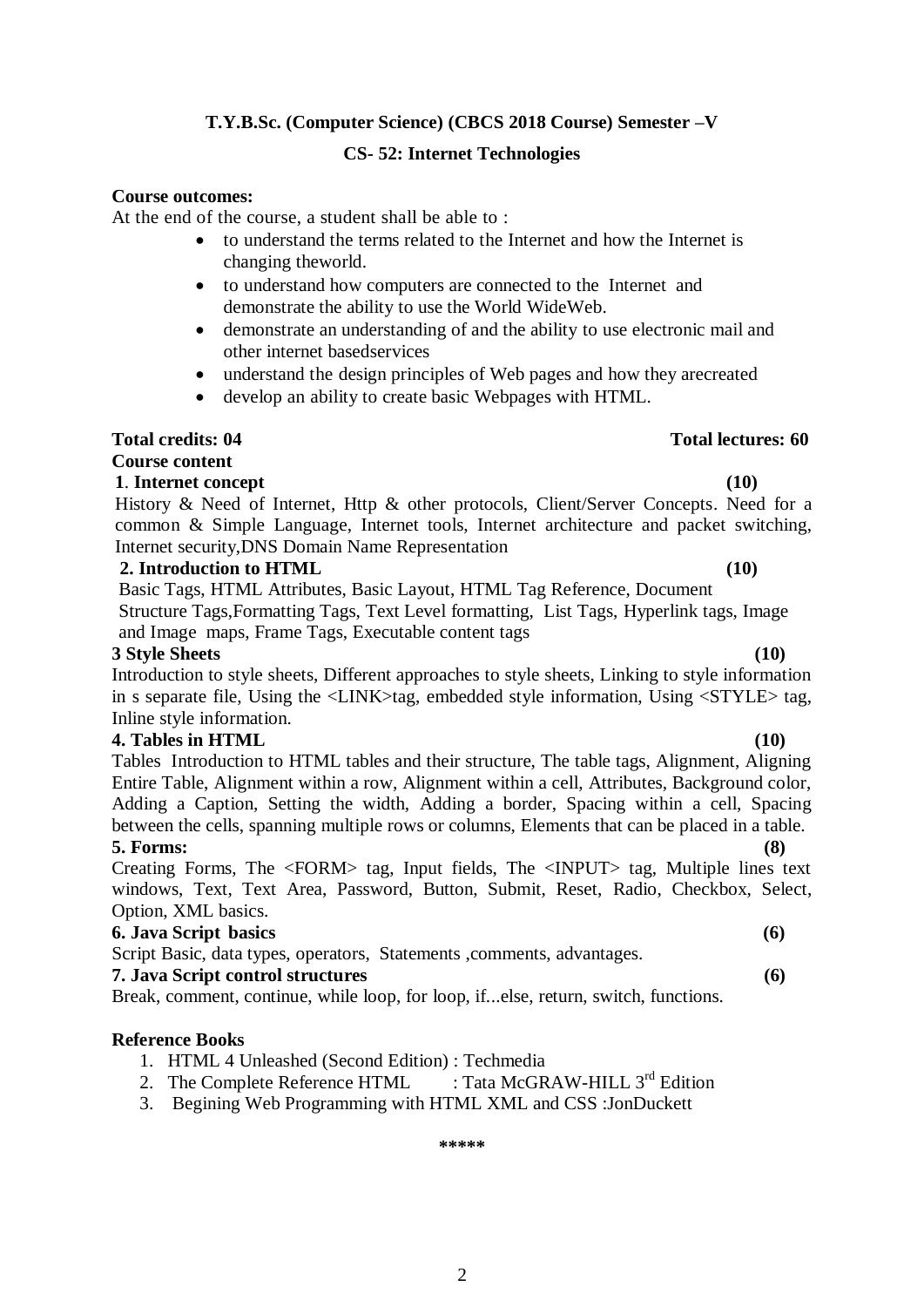# **CS -53 : Theoretical Computer Science**

### **Course Outcomes :**

At the end of the course, a student shall be able to :

- understand and learn systems thinking, analyze, design them
- implement, and evaluate a computer-based system, process and component
- perform problem-solving efficiently
- explore communication of program to meet desired needs
- enhance teamwork and context awareness

# **Total credits: 04 Total lectures: 60**

### **Course content**

- 1. **Finite automata and regular expressions (15)** preliminaries, Finite State Machines, Non-deterministic Finite Automata (NFA)Finite Automata with  $\in$  Mores, Regular Expressions, Regular Languages /Grammars, Finite Automata with output Definition of Moore and Melay
- Machine & Equivalence. Equivalence of Regular Expression and Finite Automata.
- 2. **Properties of Regular Sets (10)**  Pumping Lemma for regular sets, Closure properties of regular. Minimizing Finite Automata, Myhill-Nercode Theorem.
- 3. **Context free Grammar (15)** Introduction, Types of Grammar, Regular Grammar, Equivalence of regular Grammar and Finite Automata, Derivation Trees, Ambiguity. Simplification of Context Free Grammars, Removing Useless Symbols and Productions, Chomsky Normal Form, Greibach Normal Form.
- 4. **Push Down Automata (10)** Informal Description and Definition. Equivalence of accepted by Final State and Empty state Equivalence of PDA and CFL.
- 5. **Introduction to Turing Machine (10)**  Basic Turing Machine Model with Simple example for language recognition only.

### **Reference Books:**

- 1. Introduction to Automata Theory. **-**Hapcraft, Ullman
- 2. Principles of compiler construction Aho, Ulman,Sethi
- 3. Introduction To system software .By D.K Dhamdhere
- 4. System Programming By john Donovan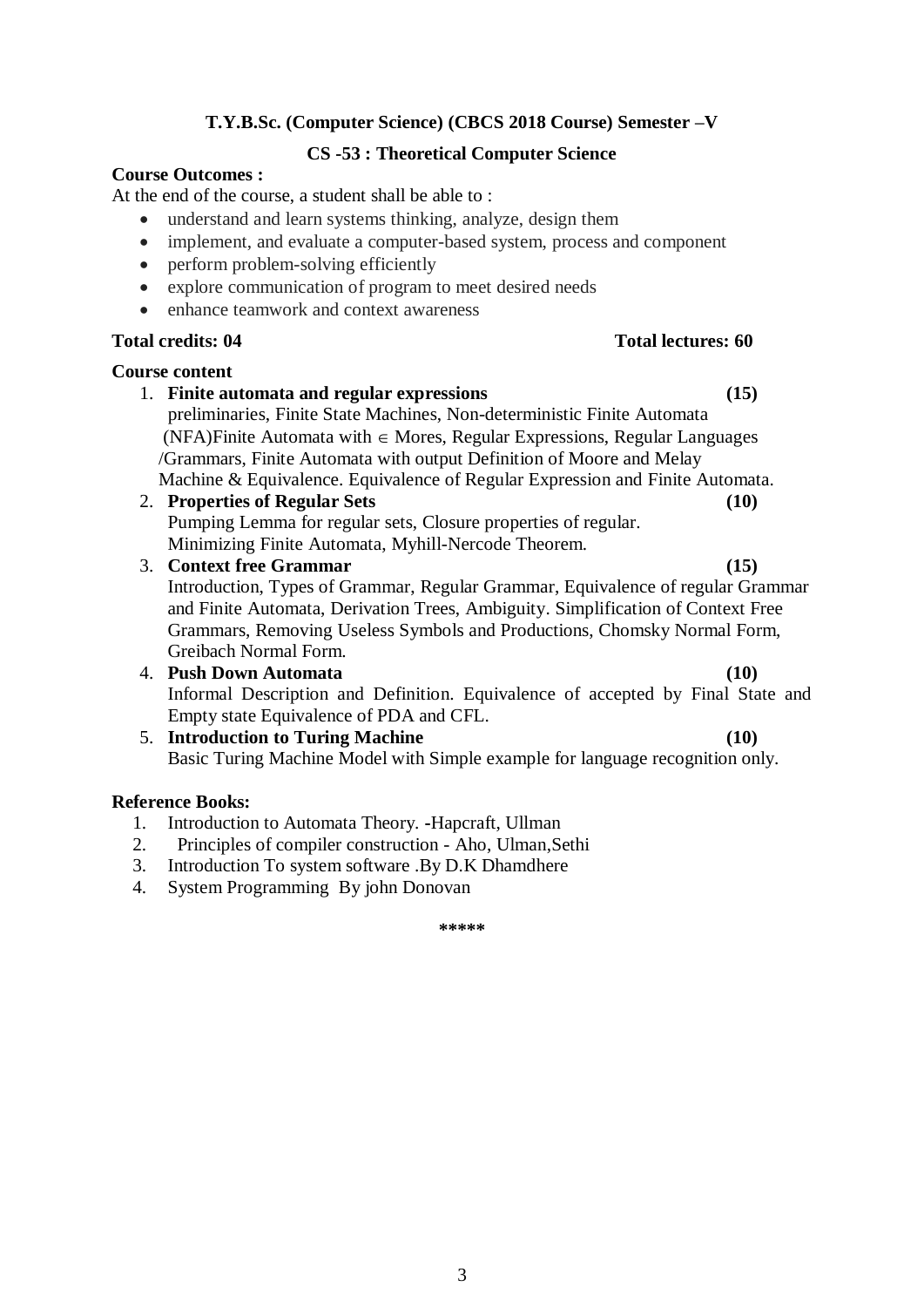# **CS – 54: Programming in Java - I**

### **Learning outcomes:**

At the end of the course, a student shall be able to :

- Understand the knowledge of the structure and model of the Java programming language,
- use the Java programming language for various programming technologies
- develop software in the Java programming language
- evaluate user requirements for software functionality required to decide whether the Java programming language can meet user requirements

# **Total credits: 04** Total lectures: 60

# **Course content**

# **1. Introduction to Java (6)**

Features of java, JDK Environment & tools like (java, javac, appletviewer, javadoc, jdb)

# **2 . Object Oriented Programming Concept (10)**

Overview of Programming, Paradigm, Classes; Abstraction; Encapsulation; Inheritance; Polymorphism; Difference between C++ and JAVA

# **3. Java Programming Fundamental (10)**

Structure of java program; Data types; Variables; Operators; Keywords; Naming Convention Decision Making (if, switch); Looping (for, while); Type Casting

# **4. Classes and Objects (12)**

Creating Classes and objects; Memory allocation for objects; Constructor; Implementation of Inheritance; Simple; Multilevel; Hierarchical; Implementation of Polymorphism; Method Overloading; Method Overriding; Nested and Inner classes

# **5 Arrays String and Vector (10)**

Arrays; Creating an array; Types of Array; One Dimensional arrays; Two Dimensional array Strings; String – Arrays ,String Methods, String Buffer class, Vectors; Wrapper classes **6. Abstract Class , Interface and Packages (10)**

Modifiers and Access Control; Default, public private protected; Abstract classes and methods; Interfaces; Packages

# **7.Exception Handling (2)**

Exception types; Using try catch and Multiple catch; Nested try; throw, throws and finally Creating User defined Exceptions

# **Reference Books :**

- 1. Complete reference Java by Herbert Schildt( $5<sup>th</sup>$  edition)
- 2. Java 2 programming black books, Steven Horlzner
- 3. Programming with Java , A primer ,Forth edition , By E. Balagurusamy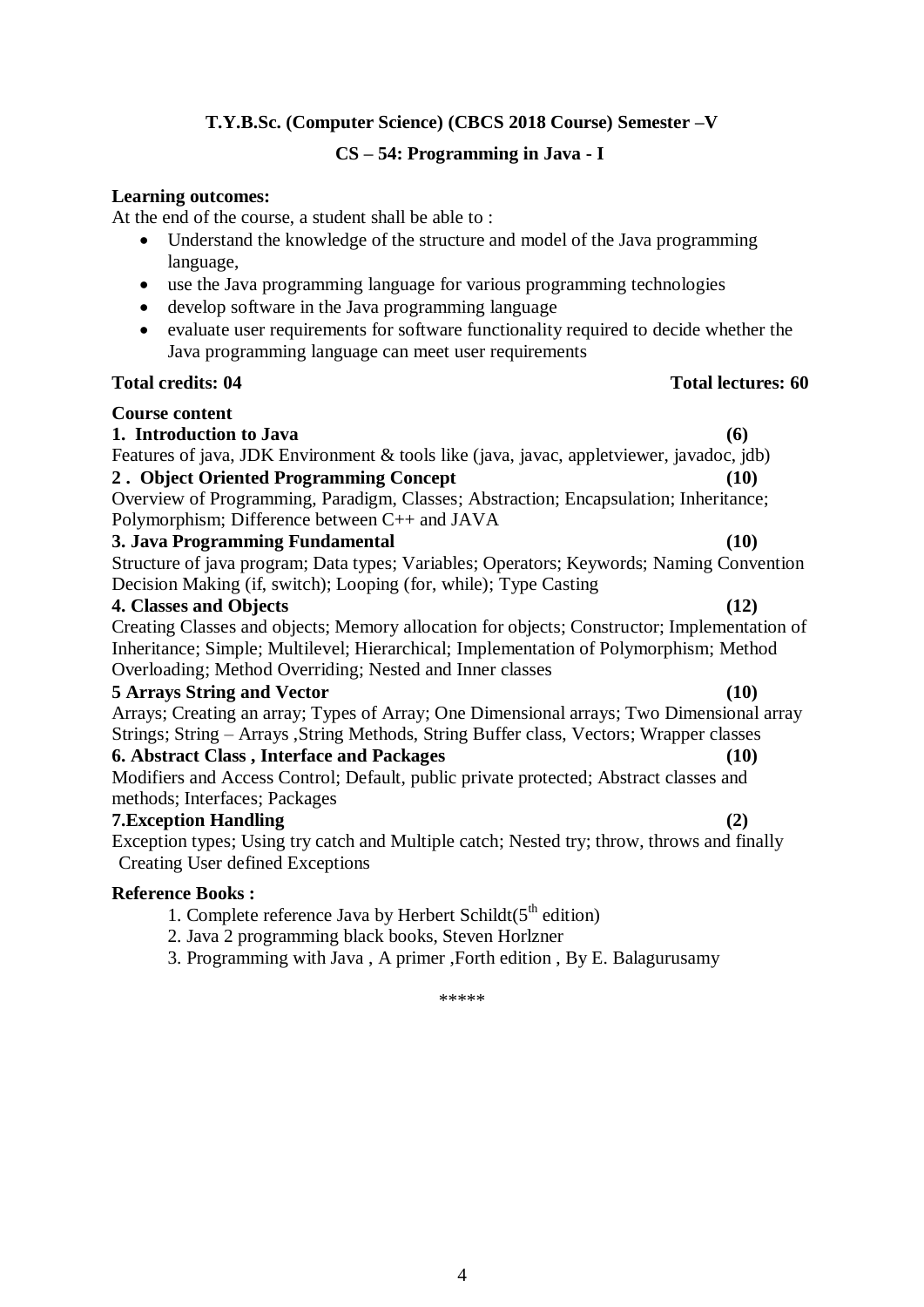# **CS – 55 : Software Engineering**

### **Course Outcomes:**

At the end of the course, a student shall be able to :

- basic knowledge and understanding of the analysis and design of complex systems.
- ability to apply software engineering principles and techniques.
- produce efficient, reliable, robust and cost-effective softwaresolutions.
- ability to work as an effective member or leader of software engineeringteams.
- manage time, processes and resources effectively by prioritizing competing demands to achieve personal and team goals
- identify and analyzes the common threats in each domain.

### **Total credits: 04 Total lectures: 60**

# **Course content**

**1. System Concept (06)** Definition, Elements of Systems, Types of System, System Boundary, Interface. **2. Software Development Approaches**: Evolving Role of Software, Software Characteristics, Software Applications. **(04) 3. System Analysis (10)** Definition, Role of System Analyst, Requirement, Anticipation, Requirement Investigation, Requirement Specification, Feasibility Study, Fact Finding Methods Interview, Questionnaire, Record review / sampling, observation. **4. Diagrammatic Representations (06)** Context level DFD's  $1^{st}$ &  $2^{nd}$  level DFD's, Functional Decomposition Diagram E-R Model, Study of Physical System Structure Chart **5. Decision Tools (08)** Decision Tree, Decision Table, Structured English. **6. System Design (08)** Normalization, Database Design.I/P Screen Design, O/P formal Design. **7. System Development Life Cycle (10)** SDLC phases, Waterfall Model – Spiral Model, prototyping, incremental model. **8. Data Dictionary (03)** Need of data dictionary, Example, Advantages of data dictionary, qualities of Good Software

**9. Introduction to Software Testing (05)** Testing concepts, Principles of software testing , verification and validation. Software Testing Fundamentals, White-Box Testing, Basis Path Testing, Control Structure Testing, Black-Box Testing, Model-Based Testing.

### **Reference Books:**

- 1. Analysis of Information Systems.- James Senn
- 2. Software Engineering.- Rojer Pressman
- 3. System Analysis and Design.- Elias Awad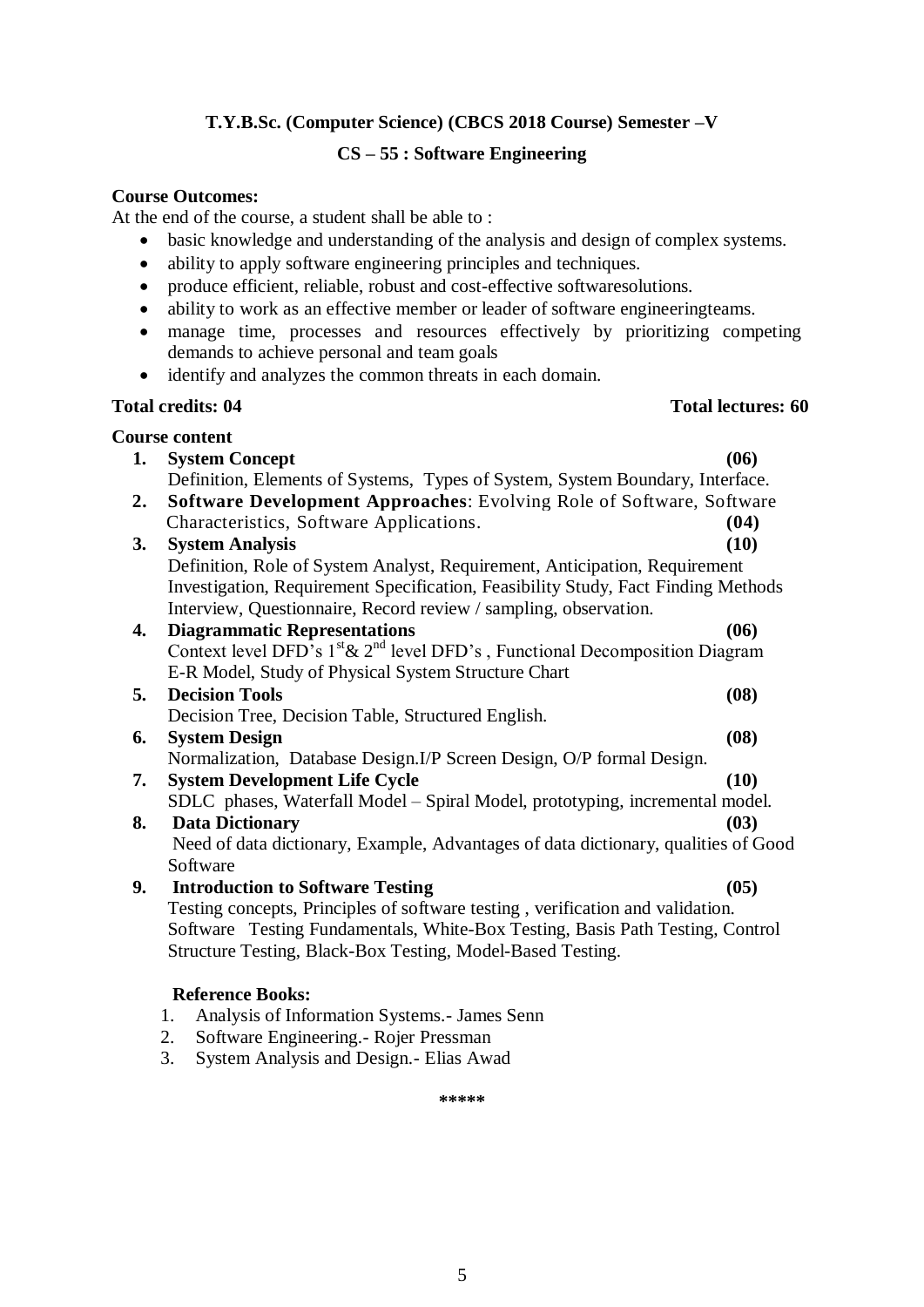# **CS PIX: Computer Science Practical –IX**

### **Course Outcomes:**

At the end of the course, a student shall be able to :

- develop systematic thinking to analyze, design, implement, and evaluate a computer-based system, process, component, or program to meet desired needs.
- design and implement Simulator for assembly programs
- understand the interpretation of H/W using low level programs
- implement Macro preprocessor using C language

# **Total Credits: 2**

# **Practical Examination**

A) Internal Marks 40 : Completion of journal , attendance and involvement in activities. B) Annual examination: Maximum marks: 60 Marks and duration is 3 Hrs .

- 1. Line Editor
- 2. Writing Simulator for SMACO and SMACO programs
- 3. Writing Assembler
- 4. Interrupt Handler
- 5. Toy shell
- 6. MS- Dos patching
- 7. Writing simple macro –preprocessor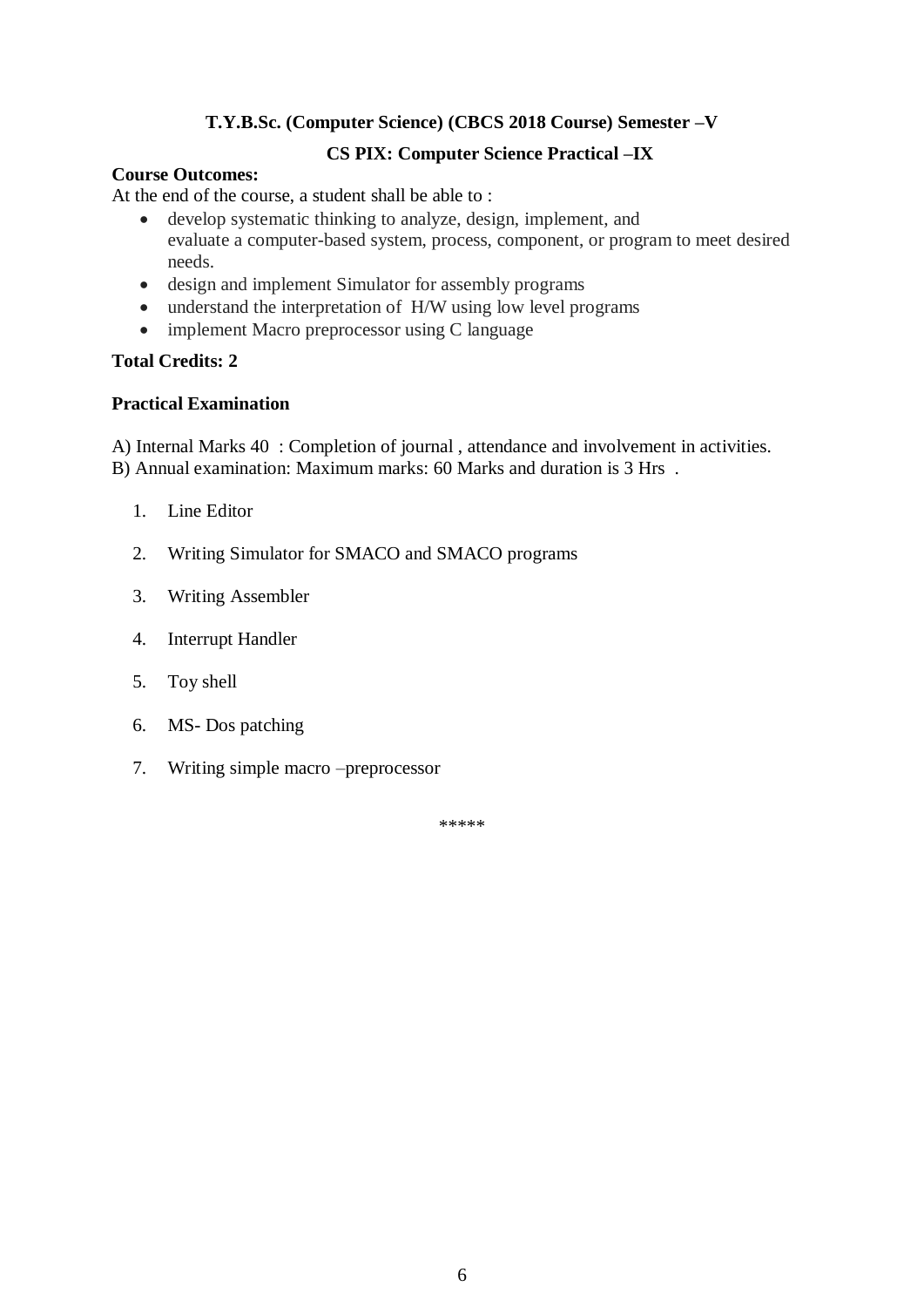# **T.Y.B.Sc. (Computer Science) (CBCS 2018 Course) Semester –V CS PX: Computer Science Practical –X**

# **Course Outcomes:**

At the end of the course, a student shall be able to:

- use knowledge of HTML and CSS code and an HTML editor to create personal and/or business websites .
- use critical thinking skills to design and create websites.
- gain knowledge of JavaScript applications development.

# **Total Credits : 2**

# **Practical Examination**

A) Internal Marks 40 : Completion of journal , attendance and involvement in activities. B) Annual examination: Maximum marks: 60 Marks and duration is 3 Hrs .

Develop HTML document using following tags:

- 1. Heading, Body, Text formatting, Paragraph, Listing, Marquee tag
- 2. Link tags, Anchor, Image tags
- 3. Table tags
- 4. Form, Button, combo box, List box, Check box.
- 5. Developing web pages
- 6. Cascading Style sheets
- 7. Frame Layout
- 8. Audio and video tags
- 9. XML form
- 10. Java-script programs based on Control structures
- 11 Java-script programs based on Function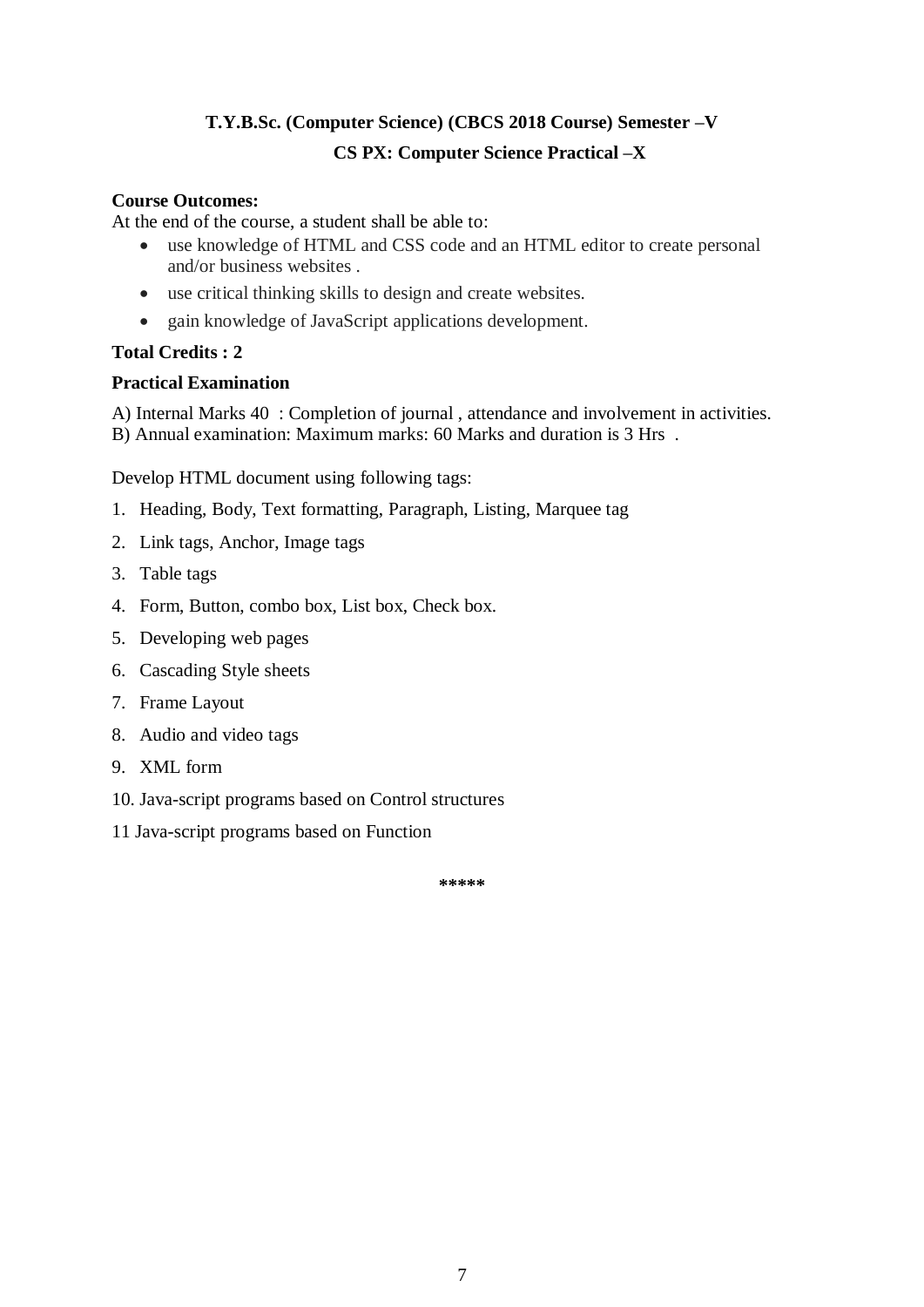# **T.Y.B.Sc. (Computer Science) (CBCS 2018 Course) Semester –V CS PXI: Computer Science Practical -XI**

# **Course Outcomes:**

At the end of the course, a student shall be able to :

- use concepts of object oriented programming concepts
- learn environment of jdk
- design java program using array and multiple inheritance
- implement exception handling using Java program

# **Total Credits: 2**

# **Practical Examination**

A A) Internal Marks 40 : Completion of journal , attendance and involvement in activities. B) Annual examination: Maximum marks: 60 Marks and duration is 3 Hrs .

- 1. Write a java program using control structures
- 2. Program on class and object creation
- 3. Method overloading
- 4. Program using single inheritance
- 5. Polymorphism
- 6. Program using array
- 7. Package
- 8. Interface
- 9. Exception Handling.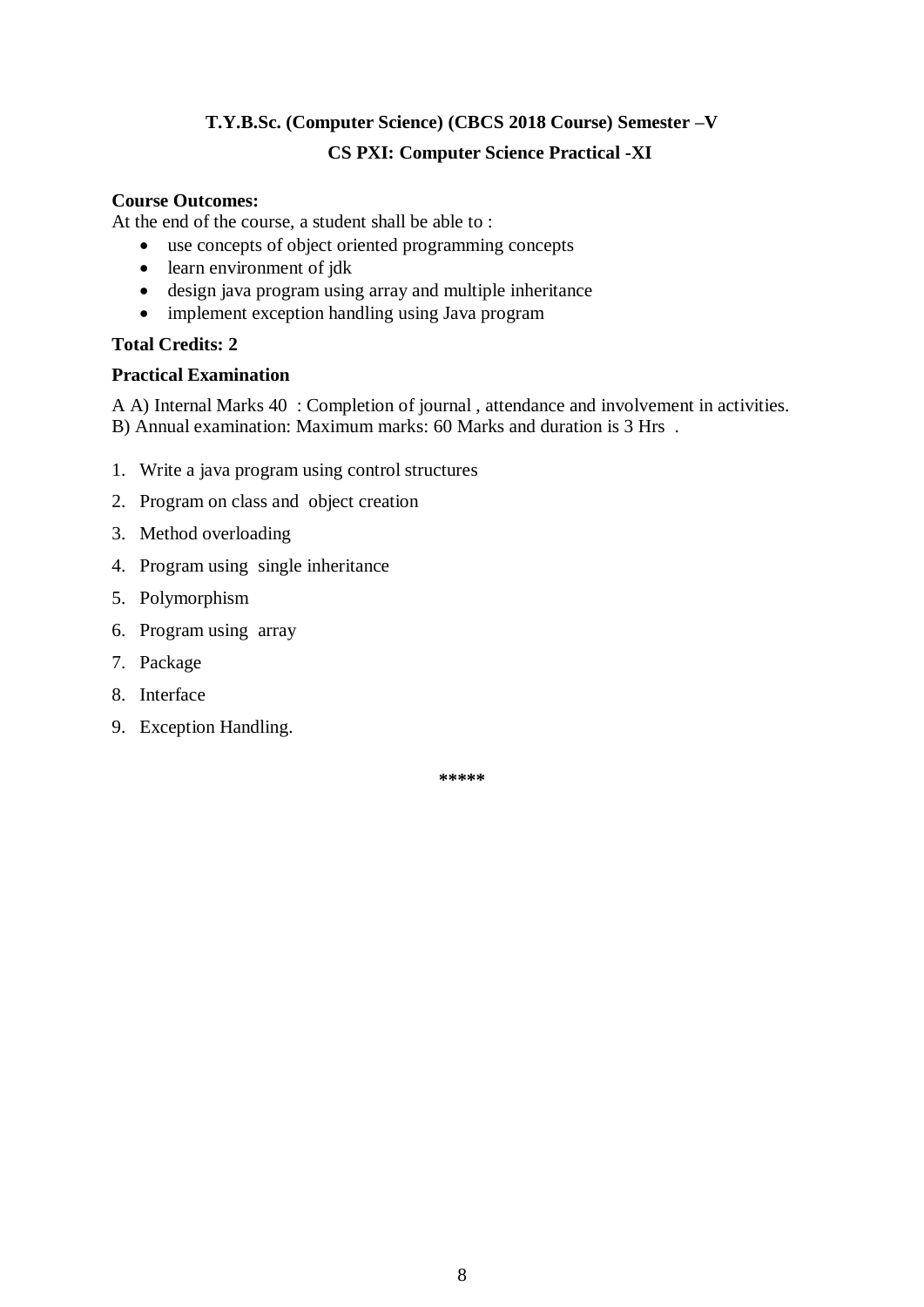# **T.Y.B.Sc. (Computer Science) (CBCS 2018 Course) Semester –V CS MI :Mini Project-I**

# **Course Outcomes:**

At the end of the course, a student shall be able to :

- apply of knowledge and techniques learnt in theoretical classes for developing the s/w for real problems.
- get an insight into the working of the real organizations/companies.
- gain deeper understanding in specific functional areas.
- explore career opportunities in their areas of interest.

# **Total Credits: 2**

# **Guidelines for the Mini Project Formulation**

The course Mini Project is one that involves requirement analysis, feasibility analysis, Database design, coding, testing, implementation and maintenance

Every student is required to carry out Mini Project work under the supervision of a Mentor.

The mentor shall monitor progress of the student continuously. A candidate is required to present the progress of the Mini Project work during the semester as per the schedule provided by the Coordinator.

# **Mini Project Synopsis Content**

Mini Project proposal should be prepared in **consultation with the Mentor.** It should clearly state the objectives and environment of the proposed Mini Project to be undertaken. Ensure to include the following items while submitting your Mini Project synopsis.

Mini Project synopsis may contain required number of pages and sequence of contents should be in the following order:

- 1) Title of the Project
- 2) Synopsis Approval Performa

3) Index

- 4) Acknowledgement
- 5) Introduction and Objective of the Mini Project
- 6) Analysis (Feasibility Study, DFD 0 -Level, 1- Level and 2 Level/ER Diagram etc)
- 7) H/W and S/W Requirement
- 8) Table and Structure, Number of Modules, Detail of Modules, Data Structure
- 9) Types of Reports
- 10) Future Scope

# **Mini Project Report Formulation**

The Mini Project may contain 70-100 pages (excluding coding) with double spacing. The project documentation must be with respect to the project only. Mini Project Report should follow the points given below:

- 1) Cover and Title page
- 2) Synopsis Approval Certificate/Company Certificate
- 3) Index
- 4) Acknowledgement
- 5) Certificate of Originality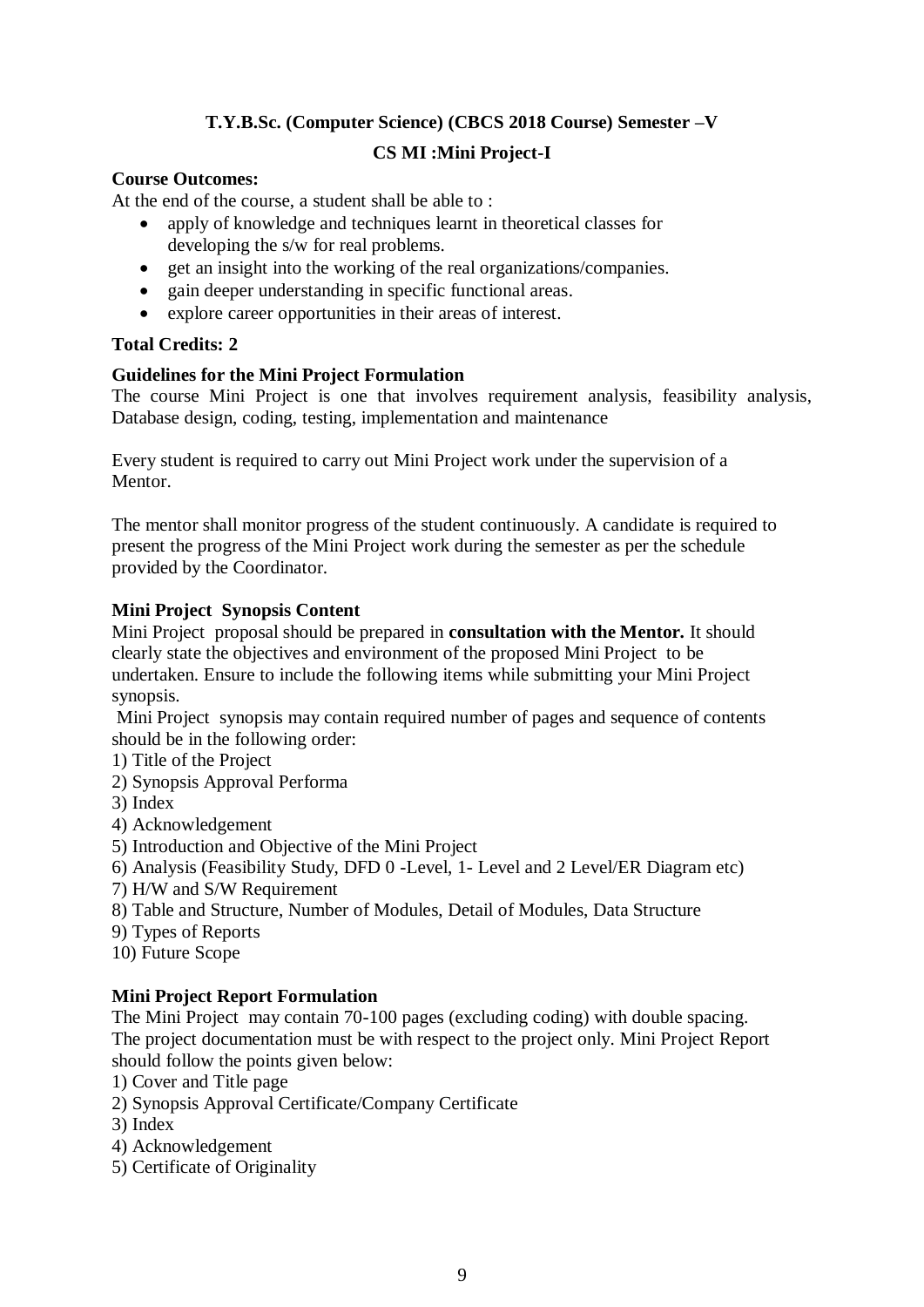6) Introduction/Aims and Objective

- 7) System Analysis
- 7.1 Identification of Need
- 7.2 Preliminary Investigation
- 8) Feasibility Study
- 8.1 Technical Feasibility
- 8.2 Economic Feasibility
- 8.3 Operational Feasibility

9) Analysis (Feasibility Study, DFD 0 Level, 1- Level and 2 Level/ER Diagram, and Data structure, Table structure etc).

- 10) S/W Engineering. Paradigm applied
- 11) S/W & H/W Requirement Specification
- 12) System Design
- 13) Screen Shots
- 14) Coding
- 15) Validation Checks
- 16) Implementation and Maintenance
- 17) Testing (Testing techniques and Testing strategies)
- 18) System Security measures
- 19) Various types of Reports/Modules
- 20) Pert Chart/Gantt Chart
- 21) Future scope of the Mini Project (452)
- 22) Bibliography/References/Glossary
- 23) Original Copy of the Approved Synopsis

The cover page must be hard bound in *Black Color; with Gold Embossing*.All the students are required to use either Arial / Times New Roman of font size 12throughout the report and in heading and subheadings font size shall be 14 .Two copies of the Mini Project report in bound form is to be prepared by the student( one for the college and one for himself/herself for future reference) All the copies must be duly signed by the in-charge faculty as per the schedule provided to you. One copy of the Mini Project Report must be retained by the student which should be produced before the examiner at the time of the Viva-voice.

The student must bring the soft copy of the projects as desired by the external examiner at the time of the viva voce.Each student is required to make a copy of Mini Project in CD and submit along with his/her Mini Project report.Mini Project can be developed in any language/ platform / package . Students can develop applications using tools/languages/Software which may be in use in their current organization where they may be undertaking the Mini Project(not mandatory)

#### **Mini Project Evaluation**

As per the University norms Mini Project Report shall be evaluated by the examiner at the end of the semester. However there will be continuous monitoring of the Mini Project progress report during the semester and distribution of marks shall be as follows:

#### **Mini Project Evaluation Scheme**

Mid Sem.Presentation : 40 End Sem Presentation Viva Project Evaluation: 60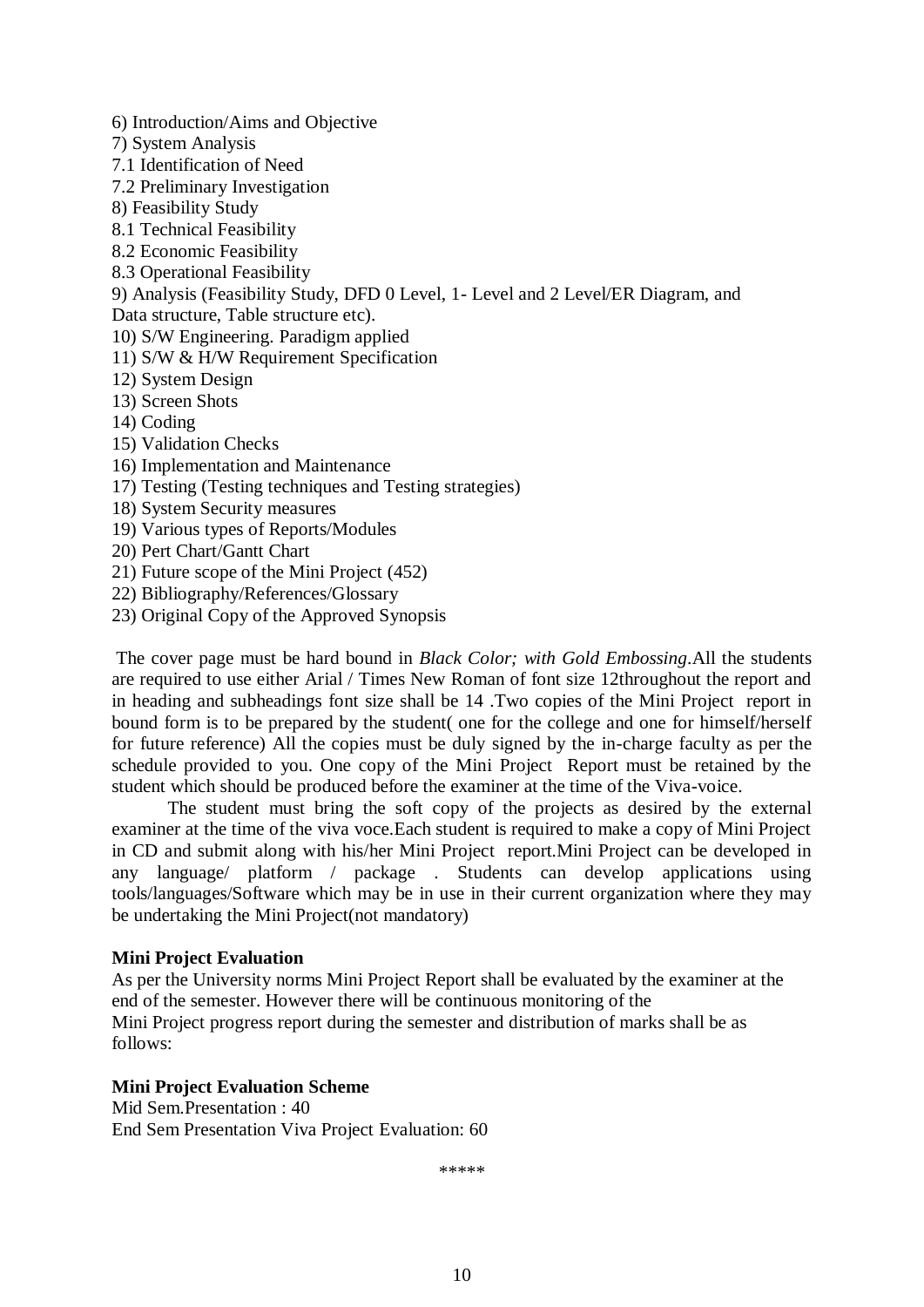# **CS – 56 : Data Communication and Networking- I**

# **Course Outcomes:**

At the end of the course, a student shall be able to :

- get familiar with the basics of computer networks
- understand network architecture and use of various protocols
- explore hardware connectivity, signaling, addressing, network topologies
- learn network design, switching, management
- security and standards with emphasis on the TCP/IP protocol suite

# **Total credits: 04 Total lectures: 60**

# **Course content**

**1. Introduction to Networks and Networking Concepts : (15)** 

Networking fundamentals; Needs of Networking; Local and wide Area Networks; Advantages and disadvantages; A Networking Lexicon; Clients, peers and Servers; The Network Medium Carriers; Network protocols; Network Software; Network Services; Network Types; peer-to-peer networking; Server-based Networking; Storage-area Networking; Hybrid Networks; Hardware requirements; Selecting the right Type of Network; Basics of Communication Networks; Point-to-point and Multidrop circuits; The telephone Network; Switched and non-switched options in communication; Connection oriented and connectionless networks

# **2. Networking Medium (15)**

Network Cabling: (Tangible physical media); General Cable characteristics; Base band and Broadband Transmission; The importance of Bandwidth; Co-axial, Twisted-pair, Fiber-optic Cable, UTP; Wireless Networking: (Intangible Media); Types of wireless networks; Wireless LAN application; Wireless LAN Transmission; Wireless Extended LAN Technologies; Microwave Networking Technologies; High-speed wireless Networking Technologies

# **3. Network Architecture (15)**

OSI and 802 Networking models; Role of Reference Model; OS1 Network Reference model; IEEE 802 Networking Specifications; Ethernet; Overview of Ethernet; 10/100 Mbps IEEE Standards; Gigabit Ethernet; Frame Types Ethernet; Segmentation ConceptToken Ring; Token Ring fundamentals; Hardware components; Structure of Token RingApple talk and ARCnet; FDDI; Boradband Technologies; Broadcast Technologies; ATM and SONET Concepts

# **3. Networking devices (15)**

Network Interface Grids (NIC); Basics of NIC and operation; Principles of NIC Configuration; Special purpose NIC, Wireless adapters and Remote Boot adapters; Device Driver Software; Equipment Perspective; Repeater ,Bridge ,Router ,Gateways; Protocol Specific Devices; Router Technology , Multiplexer; Network Switches

# **Reference Books:-**

- 1. Computer Networks by Uyless Black.
- 2. Computer Communication and Networking Technologies by Michael A Gallop
- 3. Networking Essential, BPB Publication
- 4. Introduction to Networking by Barry Nance, PHI publication.
- 5. Computer Networks Andrew S Tanenbaum
- 6. Data & Computer Communication William Stallings.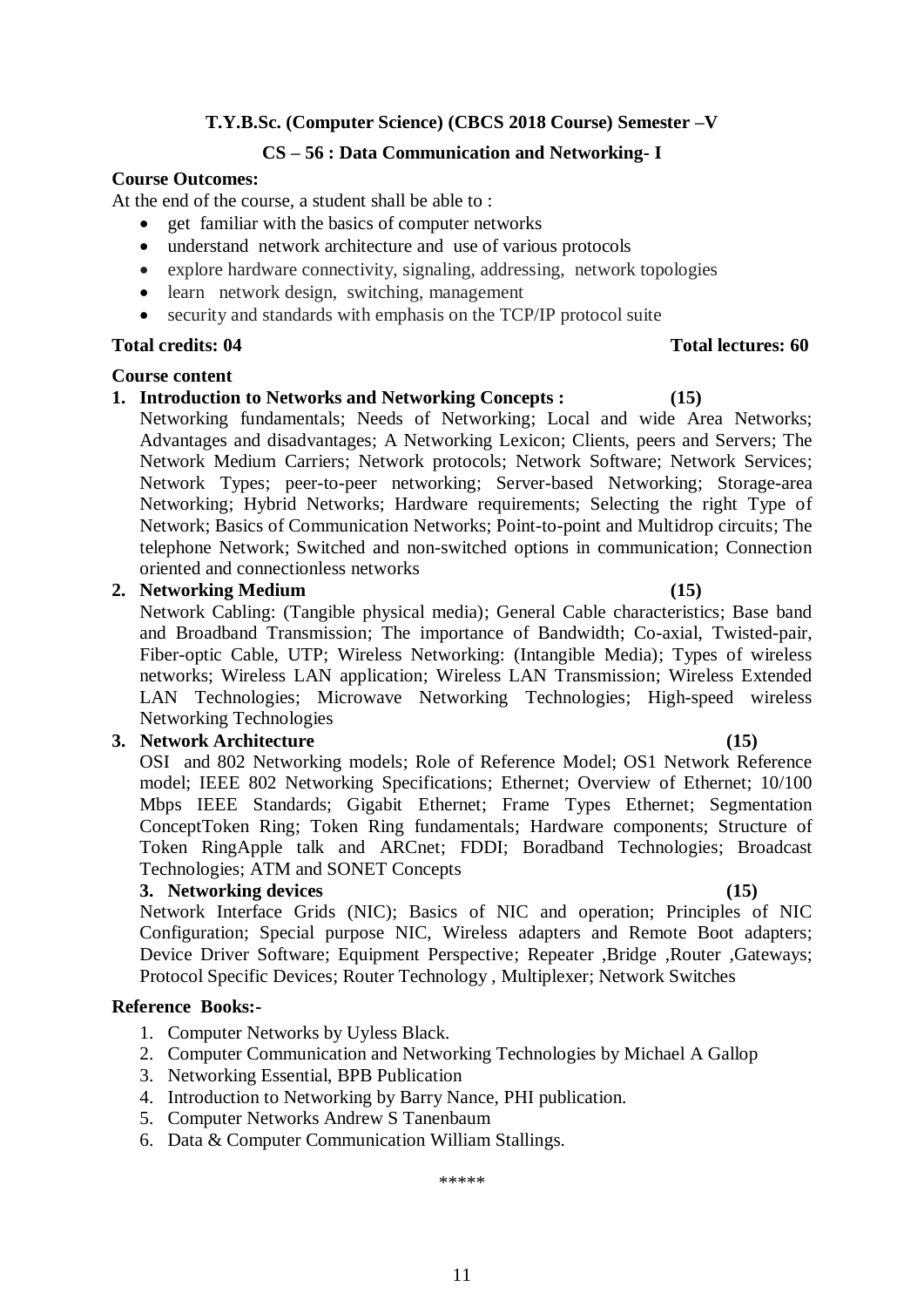# **CS -57: Data Analytics –I**

### **Course Outcomes:**

At the end of the course, a student shall be able to :

- implement statistical analysis techniques for solving practical problems
- perform statistical analysis on variety of data
- learn and implement the concepts of machine learning
- apply the techniques of Supervised Learning with Regression and Classification

#### **Total credits: 04 Total lectures: 60**

#### **Course content**

Prerequisite: This course requires that you are familiar with high-school level linear algebra, and calculus. Knowledge of probability theory, statistics, and programming is desirable. **1.Introduction: (10)** Data Definitions and Analysis Techniques: Elements, Variables, and Data Categorization, Levels of Measurement, Data Management and Indexing **2. Descriptive Statistics (10)**

Introduction to the course Descriptive Statistics Probability Distributions, Measures of Central Tendency, Measures of Location of Dispersions, Error Estimation and Presentation (Standard Deviation, Variance), Introduction to Probability

#### **3.Inferential Statistics (10)**

Inferential Statistics through hypothesis tests Permutation & Randomization Test

#### **4.Regression& ANOVA (10)**

Regression ANOVA(Analysis of Variance)

# **5. Machine Learning: Introduction and Concepts (10)**

Differentiating algorithmic and model based frameworks Regression : Ordinary Least Squares, Ridge Regression, Lasso Regression,

K Nearest Neighbours Regression & Classification

### **6. Supervised Learning with Regression and Classification techniques -I (10)**

Bias-Variance Dichotomy Model Validation Approaches Logistic Regression Linear Discriminant Analysis

Quadratic Discriminant Analysis

### **Reference Books:**

1.Hastie, Trevor, et al.The elements of statistical learning. Vol. 2. No. 1. New York: springer, 2009.

2.Montgomery, Douglas C., and George C. Runger.Applied statistics and probability for engineers. John Wiley & Sons, 2010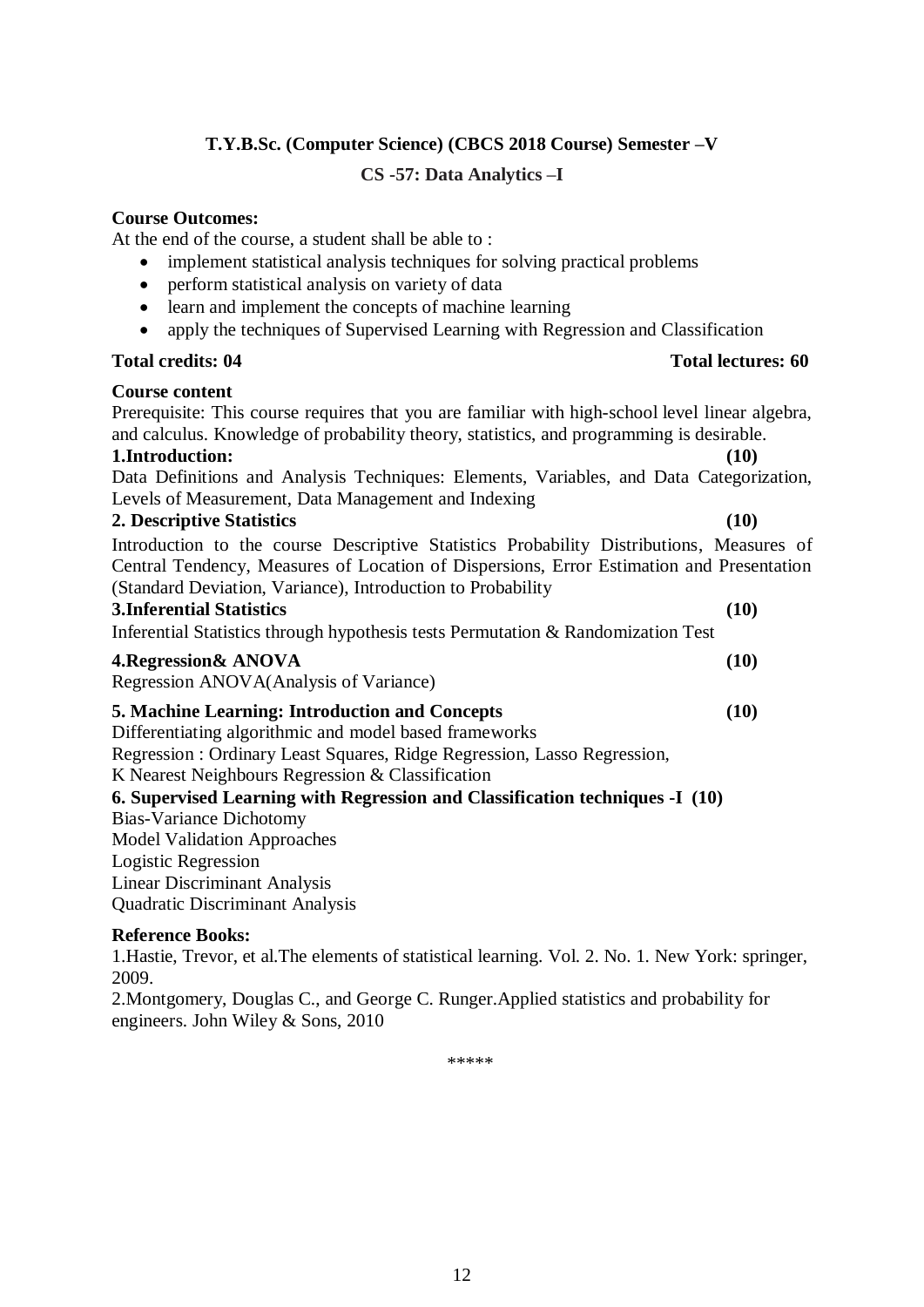# 13

# **T.Y.B.Sc. (Computer Science) (CBCS 2018 Course) Semester –V**

# **CS – 58 : Research in Computer Science -I**

# **Course Outcomes:**

At the end of the course, a student shall be able to :

- To familiar with the basics of Concepts of research
- Gain knowledge of different terms used in research.
- Implement and know the methods of research and data collection methods.

# **Total credits: 04 Total lectures: 60**

# **Course content**

# **1. Basic Concepts of Research (14)**

Definitions of research, nature and scope of research, characteristics of good research, types of research, qualities of good researcher, basic and applied research.

# **2. Preparation for Research (16)**

Preparing bibliography for background reading, formulating the research problem, survey of relevant literature, developing hypothesis and defining aims and objectives, deciding the scope and limitations of research, adopting appropriate research methodology, writing a research proposal

# **3. Methods of Research (13)**

Different methods of research, research methods and research methodology, experimental research, types of experiments

# **4. Data Collection (17)**

Primary and secondary sources of data, Primary: Observation, Interview, Questionnaire, Secondary: Internal and External, Collecting and Classifying Data Editing and analyzing the Data, Arriving at Interpretations and Generalizations

# **References**

- 1. Michael P. Marder, Research Methods for Science, Cambridge University Press, 20111.
- 2. Research Methodology and project work by Dr. P.M. Herekar ,PhadkePrakashan
- 3. Research Methodology: Methods and Techniques by New age International Publishers, Third edition.